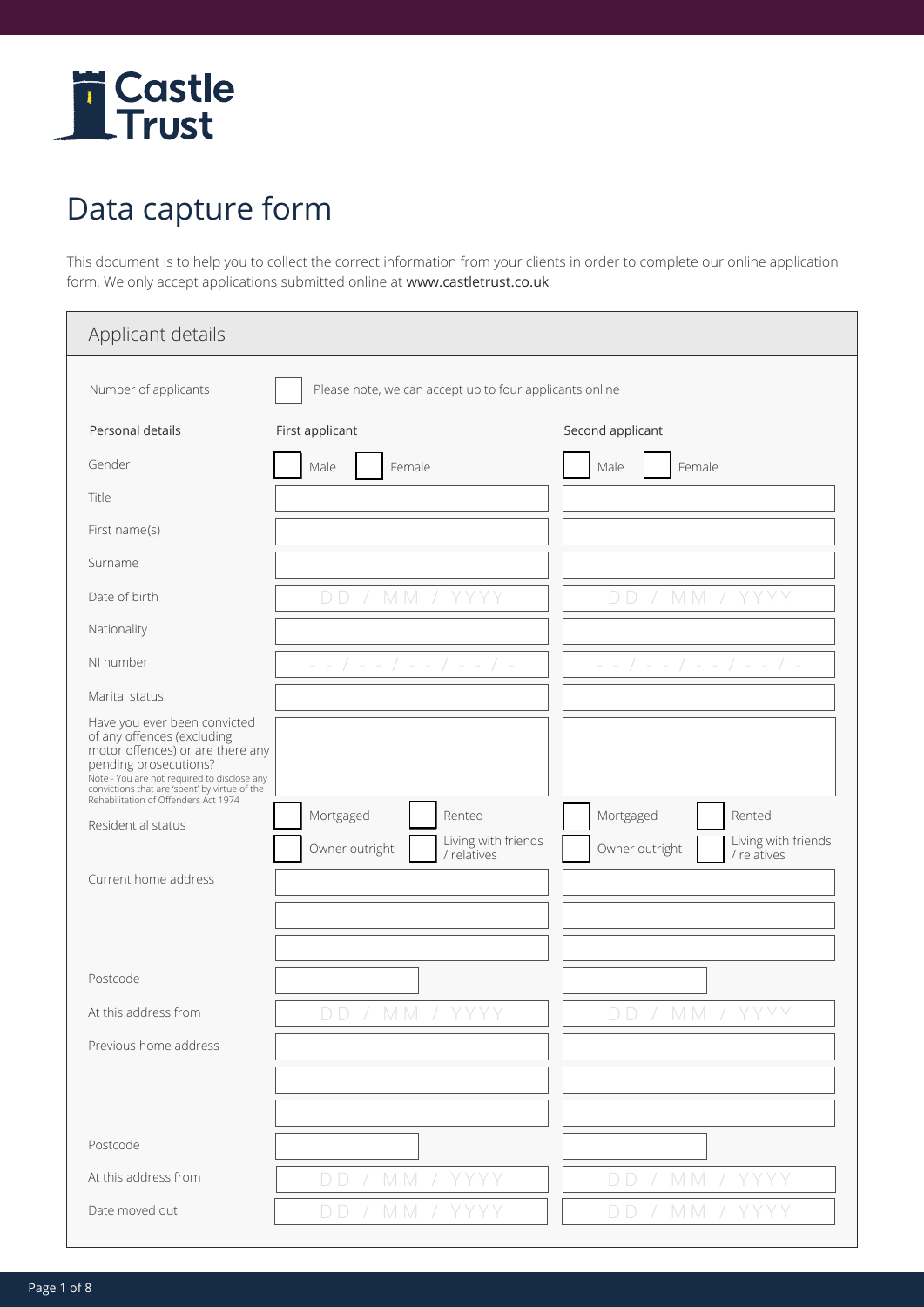| Credit history |  |
|----------------|--|
|----------------|--|

|                                                                                                           | First applicant | Second applicant |
|-----------------------------------------------------------------------------------------------------------|-----------------|------------------|
| Have applicant(s) ever been declined a                                                                    | Yes             | Yes              |
| mortgage?                                                                                                 | No              | <b>No</b>        |
| Have applicant(s) had mortgage or rent                                                                    | No              | Yes              |
| arrears in the last three years?                                                                          | Yes             | No               |
| Have applicant(s) had unsecured arrears in                                                                | Yes             | Yes              |
| the last two years?                                                                                       | No              | <b>No</b>        |
| Have applicant(s) defaulted on loans or had                                                               | No              | Yes              |
| CCIs in the last three years?                                                                             | Yes             | <b>No</b>        |
| Have applicant(s) been repossessed, made                                                                  | <b>No</b>       | <b>No</b>        |
| bankrupt, or taken an IVA in the last six years?                                                          | Yes             | Yes              |
| If yes to any of these questions, provide<br>details giving date, amount and whether<br>satisfied or not. |                 |                  |

| Employment details                                                                                    |                 |                  |
|-------------------------------------------------------------------------------------------------------|-----------------|------------------|
|                                                                                                       | First applicant | Second applicant |
| Employment status                                                                                     |                 |                  |
| Shareholding %                                                                                        |                 |                  |
| Gross annual basic income (for<br>self employed, profits year 1 - latest year)                        |                 |                  |
| Other guaranteed gross annual<br>income (for self employed, profits year 2)                           |                 |                  |
| Other non-guaranteed gross<br>annual income<br>(for self employed, profits year 3)                    |                 |                  |
| Other gross annual income<br>(e.g. rental income, investment income or<br>secondary job, maintenance) |                 |                  |
| Rate the applicant pays tax at                                                                        |                 |                  |
| Time in employment                                                                                    |                 |                  |
| Occupation                                                                                            |                 |                  |
| Employer details<br>(or company details for self employed)                                            |                 |                  |
| Company name                                                                                          |                 |                  |
| Nature of business                                                                                    |                 |                  |
| Number of years trading<br>(self employed only)                                                       |                 |                  |
| Address                                                                                               |                 |                  |
|                                                                                                       |                 |                  |
|                                                                                                       |                 |                  |
| Postcode                                                                                              |                 |                  |
| Employer telephone number                                                                             |                 |                  |
| Contact for references                                                                                |                 |                  |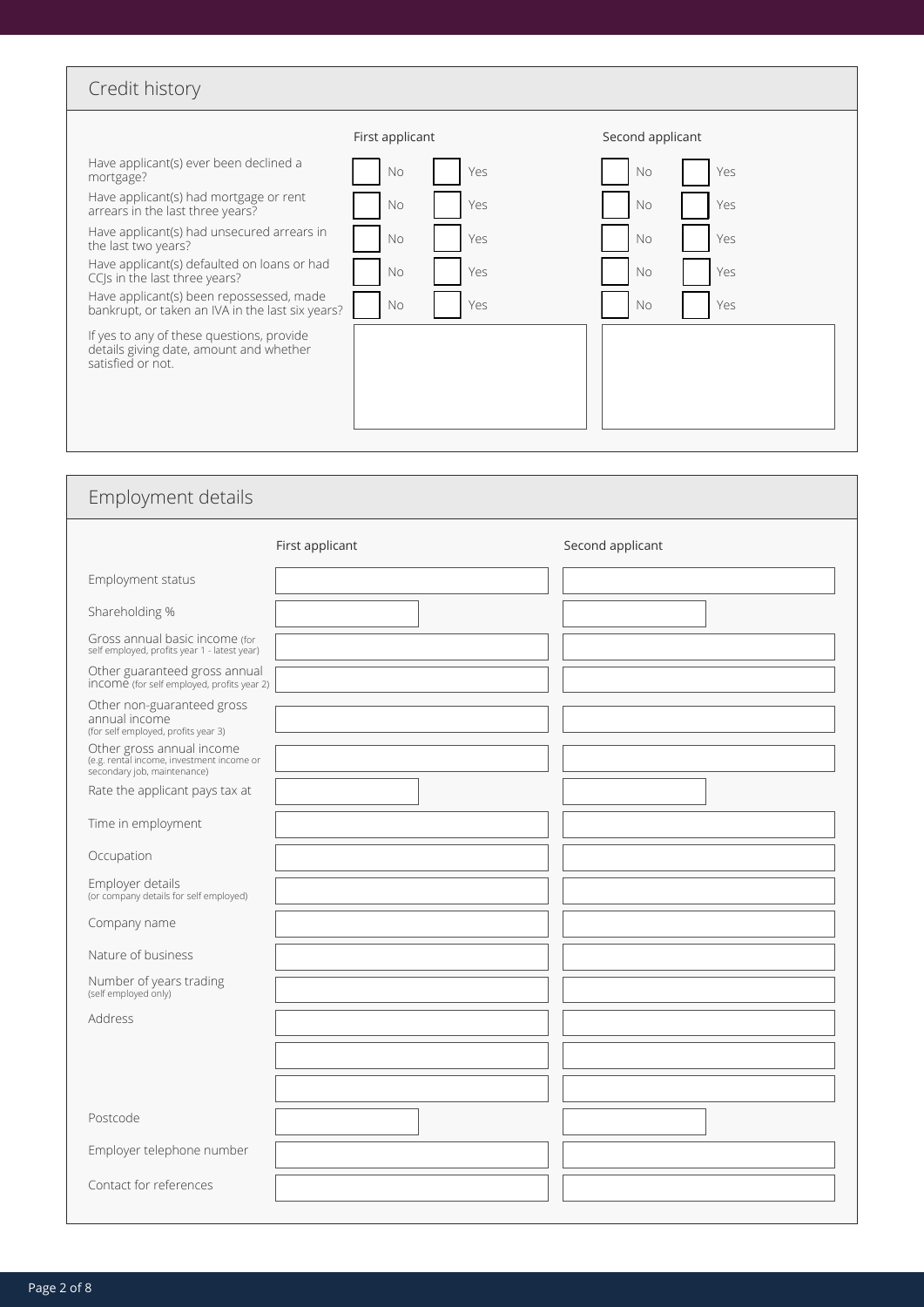| Contact details                   |                 |                  |
|-----------------------------------|-----------------|------------------|
| Telephone number<br>Email address | First applicant | Second applicant |

| Primary mortgage                                           |                             |
|------------------------------------------------------------|-----------------------------|
|                                                            |                             |
| Primary lender                                             |                             |
| Estimated property value                                   | Current mortgage<br>balance |
| Mortgage balance on completion<br>of Castle Trust mortgage | Current interest<br>rate    |
| Monthly payments                                           | Current rate type           |
| Term remaining (years)                                     | Repayment basis             |
| Monthly rental income received                             | Rate expiry date            |
| Mortgage account number                                    |                             |
|                                                            |                             |

| Castle Trust Ioan requirements                                                                                                                                                               |
|----------------------------------------------------------------------------------------------------------------------------------------------------------------------------------------------|
| Is this a purchase application?<br>No<br>Yes                                                                                                                                                 |
| What is the purchase price?                                                                                                                                                                  |
| Is the property being purchased<br>No<br>Yes<br>at full market value?                                                                                                                        |
| If not, why?                                                                                                                                                                                 |
| Source of deposit                                                                                                                                                                            |
| Loan amount required<br>Term (years)                                                                                                                                                         |
| Purpose of loan                                                                                                                                                                              |
| If other, please specify                                                                                                                                                                     |
| Proposed method of repayment<br>for Castle Trust Mortgage                                                                                                                                    |
| If other, please specify                                                                                                                                                                     |
| Is this application a request for further funding on a property which already has a<br>Yes<br><b>No</b><br>Castle Trust mortgage?<br>If yes, please provide Castle<br>Trust reference number |
| Please fill out the following bank account details if applying for a Serviced Mortgage Range:                                                                                                |
| Name of bank                                                                                                                                                                                 |
| Name of account holder                                                                                                                                                                       |
| Bank account<br>Branch sort code<br>number                                                                                                                                                   |
| Building society reference or<br>roll number                                                                                                                                                 |
|                                                                                                                                                                                              |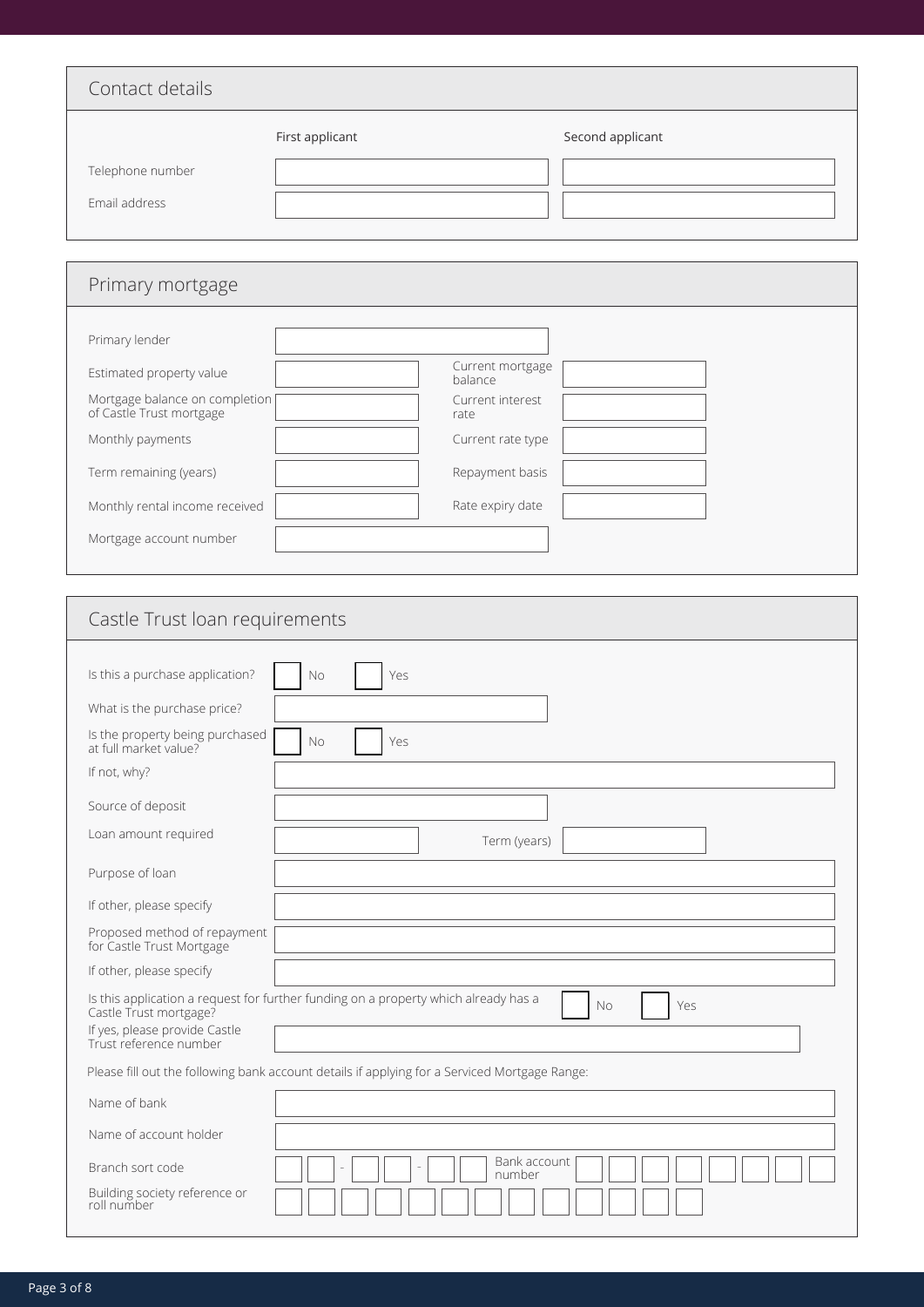| Letting experience                                                                                                                |                                                                                                 |
|-----------------------------------------------------------------------------------------------------------------------------------|-------------------------------------------------------------------------------------------------|
| Years letting experience                                                                                                          | Number of properties                                                                            |
| Buy to Let property                                                                                                               |                                                                                                 |
| BTL property address<br>(please list all other properties in the<br>portfolio on the property schedule found<br>on the last page) |                                                                                                 |
| Postcode                                                                                                                          | Who to contact for<br>valuation access                                                          |
| Date of purchase                                                                                                                  | Purchase price                                                                                  |
| Property type                                                                                                                     |                                                                                                 |
| proposed security situated / located?                                                                                             | If flat / maisonette, how many floors are in the block and on what floor is the                 |
| Property style                                                                                                                    |                                                                                                 |
| Number of bedrooms                                                                                                                | Year of construction                                                                            |
|                                                                                                                                   | Is the property a House in Multiple Occupancy (HMO) requiring mandatory licensing?<br>No<br>Yes |
| Tenure                                                                                                                            | If leasehold, unexpired<br>leasehold term                                                       |
| Ex-Local Authority                                                                                                                | If yes, is it within it's<br>Yes<br>No<br>No<br>Yes<br>pre-emption period?                      |
| Is any commercial activity<br>carried out at the property?<br>Please provide details                                              |                                                                                                 |
| Tenancy basis                                                                                                                     |                                                                                                 |
| Is the property currently<br>tenanted?                                                                                            | Yes<br>No                                                                                       |
| If company let, provide<br>company details                                                                                        |                                                                                                 |
| Number of tenants                                                                                                                 | Length of tenancy<br>agreement (months)                                                         |
| Is this property used as a<br>holiday let?                                                                                        | Yes<br>No                                                                                       |
| Solicitors details                                                                                                                |                                                                                                 |
|                                                                                                                                   |                                                                                                 |
| Solicitor firm name                                                                                                               |                                                                                                 |
| Name of person acting                                                                                                             |                                                                                                 |
| Solicitor address                                                                                                                 |                                                                                                 |
| Postcode                                                                                                                          |                                                                                                 |
| Telephone number                                                                                                                  |                                                                                                 |
| Fax number                                                                                                                        |                                                                                                 |
| Email address                                                                                                                     |                                                                                                 |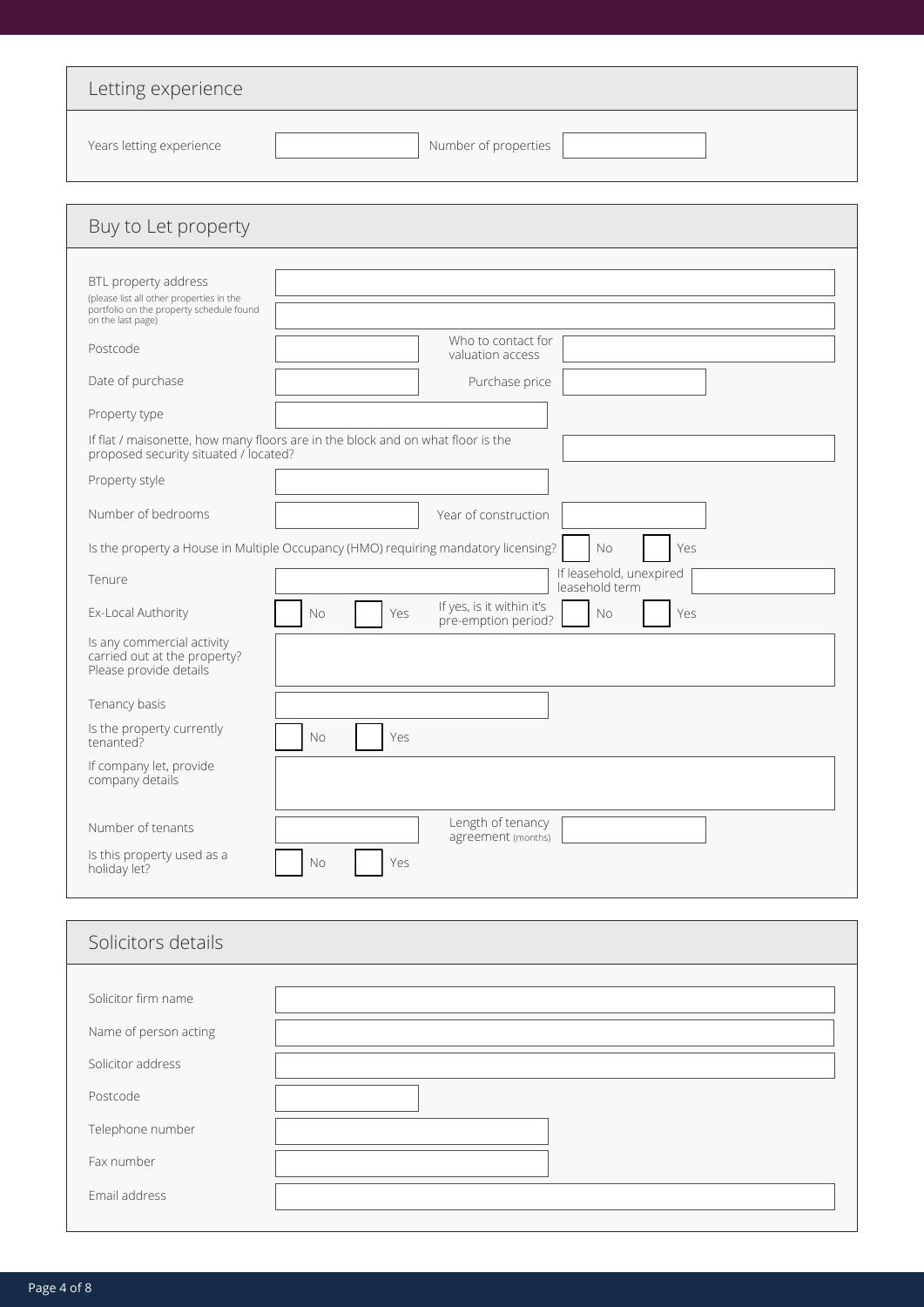| Buy to Let applications                  |                                                                                  |  |
|------------------------------------------|----------------------------------------------------------------------------------|--|
| Number of dependent adults               | Number of<br>dependent children                                                  |  |
| Limited company Buy to Let applications  |                                                                                  |  |
|                                          |                                                                                  |  |
| Company name                             |                                                                                  |  |
| Is the company currently<br>trading?     | No<br>Yes                                                                        |  |
| Date trading commenced                   | Telephone number                                                                 |  |
| Fax number                               |                                                                                  |  |
| Email address                            |                                                                                  |  |
| Company registration number              | SIC Code                                                                         |  |
| Registered address                       |                                                                                  |  |
| Postcode                                 |                                                                                  |  |
| Trading address                          |                                                                                  |  |
| Postcode                                 |                                                                                  |  |
| Accountant details                       |                                                                                  |  |
| Company name                             |                                                                                  |  |
| Contact name                             |                                                                                  |  |
| Qualification                            |                                                                                  |  |
| Telephone number                         |                                                                                  |  |
| Email address                            |                                                                                  |  |
| Address                                  |                                                                                  |  |
| Postcode                                 |                                                                                  |  |
|                                          |                                                                                  |  |
| Owner occupier applications              |                                                                                  |  |
|                                          |                                                                                  |  |
| If yes, please provide occupant details: | Are there any other occupants of the property over 17 years of age?<br>Yes<br>No |  |
| First name                               |                                                                                  |  |
| Last name                                |                                                                                  |  |
| Date of birth                            | DD / MM / YYYY                                                                   |  |

Relationship to applicant

If there is more than one occupant over the age of 17, you can record these details in the Additional Information section.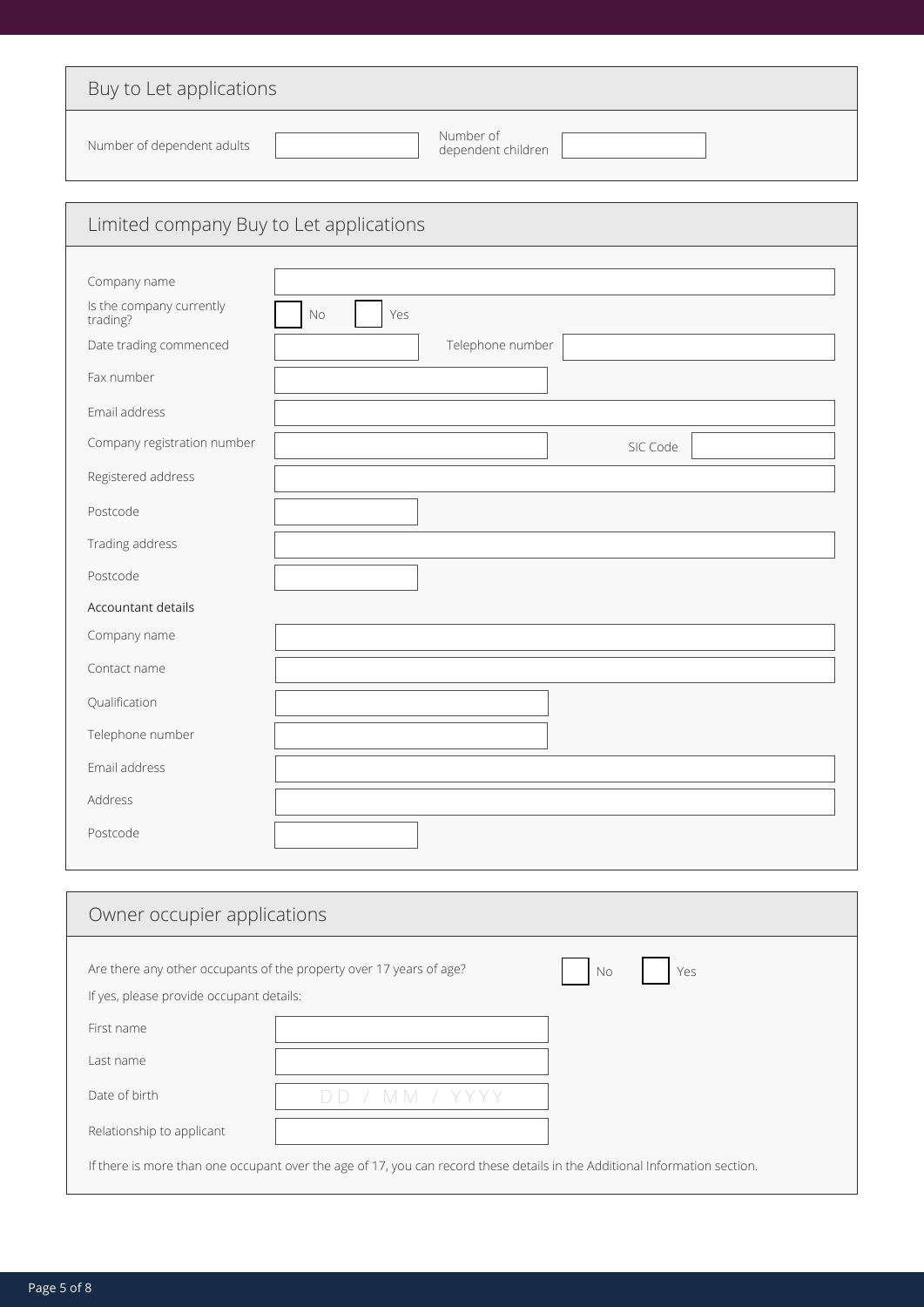## Owner occupier applications continued

| Personal credit commitments:                                                                                                                                                                                             | Number | Monthly payments | <b>Balances</b> |
|--------------------------------------------------------------------------------------------------------------------------------------------------------------------------------------------------------------------------|--------|------------------|-----------------|
| Personal loans / HP                                                                                                                                                                                                      |        |                  |                 |
| Credit / store cards                                                                                                                                                                                                     |        |                  |                 |
| Overdrafts                                                                                                                                                                                                               |        |                  |                 |
| Repayment strategy                                                                                                                                                                                                       |        |                  |                 |
| Please include a full description<br>of repayment strategy, including<br>full property details and<br>information of outstanding loans<br>secured on the property, if the<br>strategy is to include sale of<br>property. |        |                  |                 |

| Loans for Business Purpose                                                                                               |                                                                      |  |  |
|--------------------------------------------------------------------------------------------------------------------------|----------------------------------------------------------------------|--|--|
| Other properties:<br>Value of other<br>Number of other properties<br>properties                                          | Mortgage balance<br>outstanding                                      |  |  |
| Investments:                                                                                                             |                                                                      |  |  |
| Art, jewellery, collectables                                                                                             | Listed company shares                                                |  |  |
| Cash deposits                                                                                                            | Other investments                                                    |  |  |
| Company Ownership:                                                                                                       |                                                                      |  |  |
| Individual net interests                                                                                                 | Balance of Director's<br>Loans                                       |  |  |
| Number of director's loans                                                                                               |                                                                      |  |  |
| Other liabilities                                                                                                        |                                                                      |  |  |
| Other liabilities (£)                                                                                                    |                                                                      |  |  |
| Description of other liabilities                                                                                         |                                                                      |  |  |
|                                                                                                                          |                                                                      |  |  |
| Date of purchase                                                                                                         | Purchase price                                                       |  |  |
| Property type                                                                                                            |                                                                      |  |  |
| If flat / maisonette, how many floors are in the block and on what floor is the<br>proposed security situated / located? |                                                                      |  |  |
| Property style                                                                                                           |                                                                      |  |  |
| Number of bedrooms                                                                                                       | Year of construction                                                 |  |  |
| Tenure                                                                                                                   | If leasehold, unexpired<br>leasehold term                            |  |  |
| Ex-local Authority<br>No                                                                                                 | If yes, is it within it's<br>Yes<br>No<br>Yes<br>pre-emption period? |  |  |
| Is any commercial activity<br>carried out at the property?<br>Please provide details                                     |                                                                      |  |  |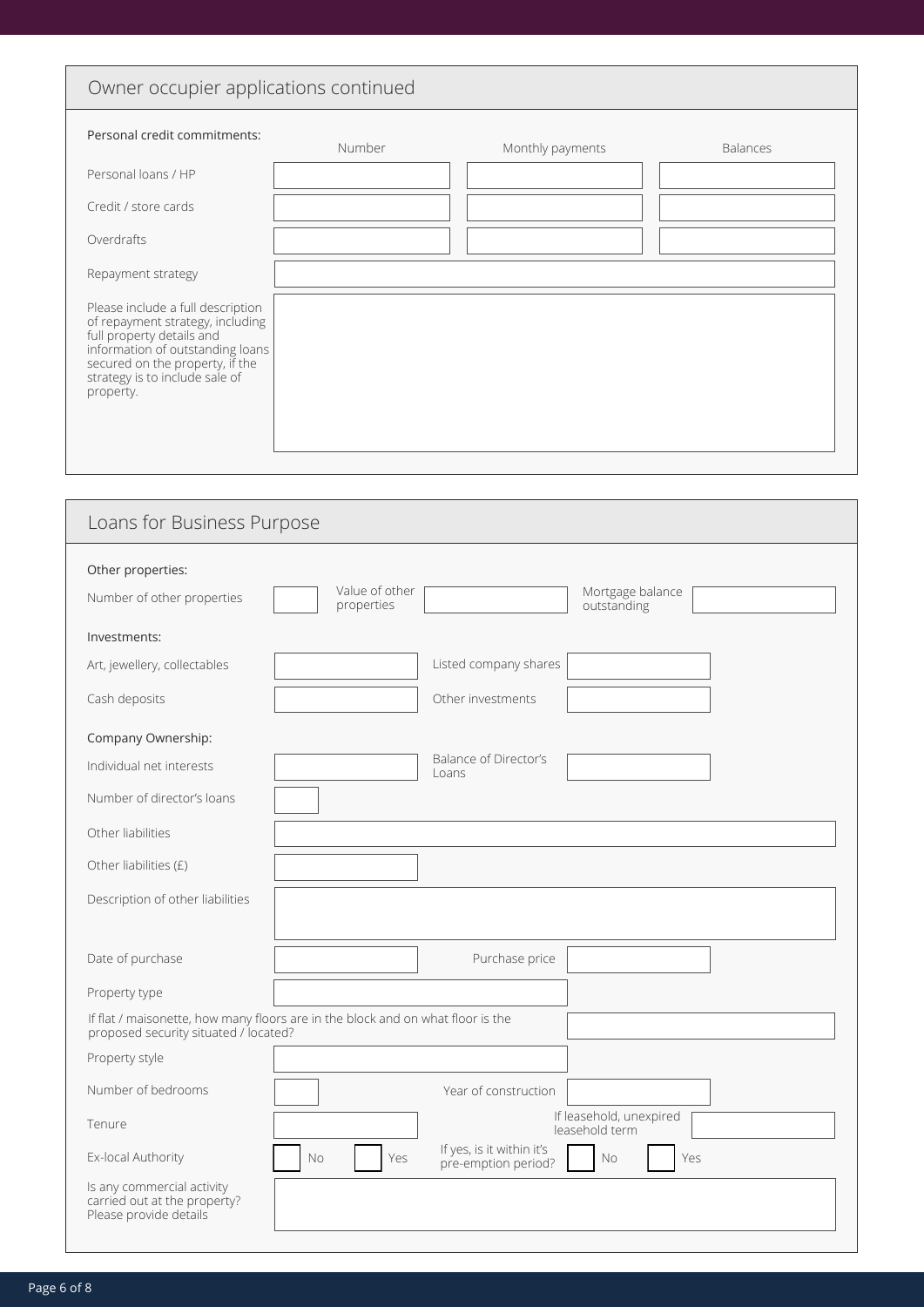| Promotional code |
|------------------|
|------------------|